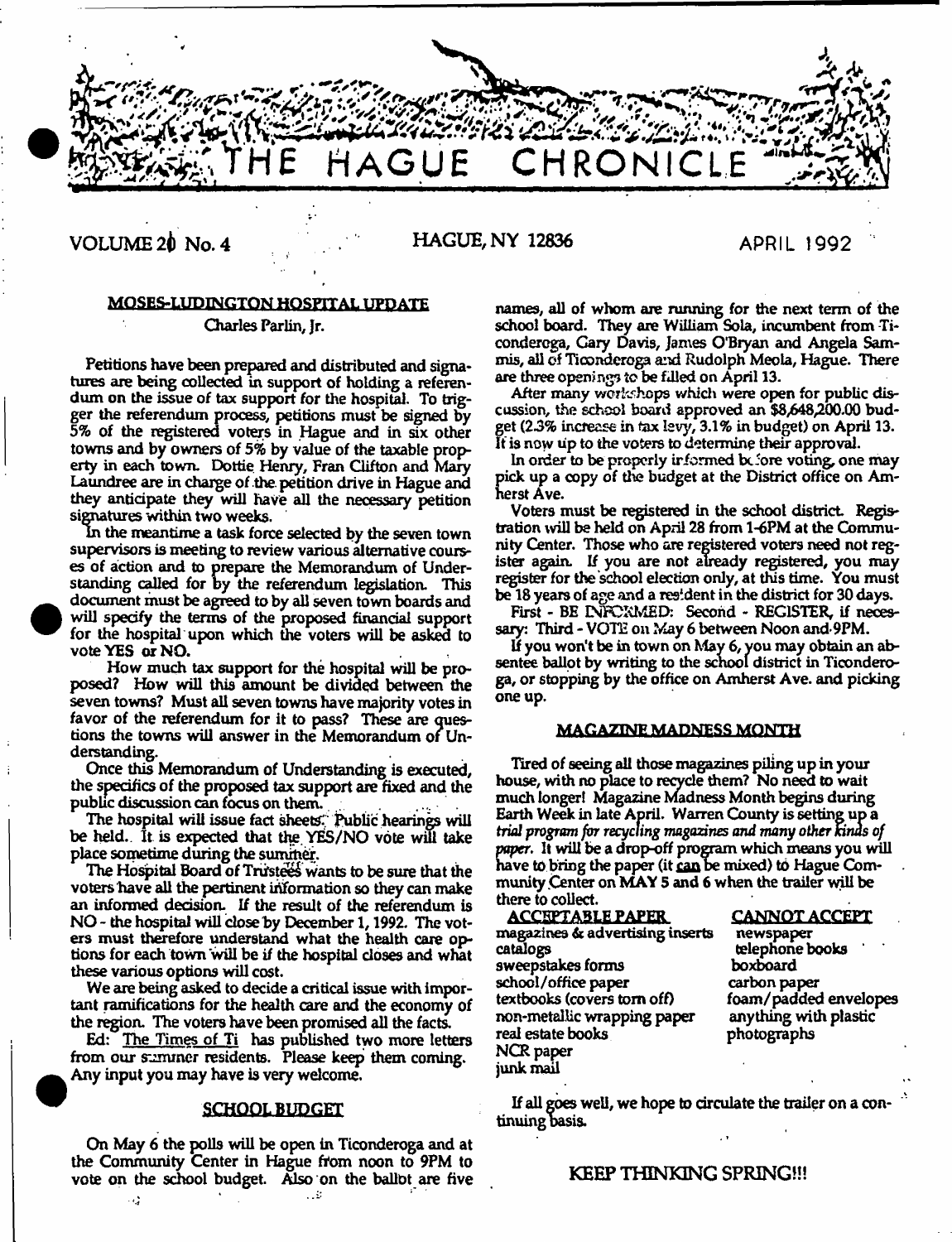#### W. C. COUNCIL SENIOR LUNCHEON

The Warren County Council of Senior Citizens will host its 19th annual luncheon at the SAGAMORE HOTEL in Bolton Landing on Thursday, May 14. Registrations m ust be in the hands of the luncheon chairman by April 26. Any Senior (60+), seasonal or year-round, may register for the luncheon by phoning the HAGUE COMMUNITY CENTER at 543-6161, In addition to registering, indicate your choice of entree (grilled chicken with rosemary butter, or sliced London Broil - both are \$12.00). The price of \$12 includes tax and tip. The meal includes a salad, chefs choice of starch and seasonal vegetable, peach glaze tart, and tea or coffee. Seniors to be honored this year are from the Town of Queensbury: Mrs. Arzelia Shultz as Senior Citizen of the Year, and Mr. & Mrs. Lucius Cary as Contributing Seniors. The Bolton Landing School Chorus will entertain at the conclusion of the program. Register, send your check to Ehel W. Andrus, P.O. Box 2551, Silver Bay, NY 12874; come and enjoy the beauty and elegance of The Sagamore ... ewa

#### SENIOR ALERT

THE NEW YORK STATE OFFICE FOR THE AGING will be holding a series of meetings in several counties in NY State. For the first time within memory, one will be held in Warren County - on June 12 at the Adirondack Community College, from 10AM to 4PM. This meeting will concern 'The Future of Senior Centers and Congregate Programs" - in short, our Nutrition Centers. Many of us have benefitted by being able to partake of meals and fellowship in Ticonderoga and Bolton Landing. Everyone is URGED to attend these hearings and speak your piece. If you do not wish to speak in public come with a prepared note , which you may hand to the registrar when you register - these notes will reach the right eyes. You do NOT have to attend for the whole day - register, hand in your essay and depart, if you wish; go shopping, go for lunch, visit a museum. Remember, you must show interest and support for your meal sites. Jim Baker, Director of The Warren County Office for the Aging would like to see that auditorium filled (it seats about 400). Information, advice and help with composition can be obtained by phoning Ethel at 543-6098, letting the phone ring MANY times before giving up. BUT MARK JUNE 12 ON YOUR CALENDAR AND ATTEND THIS IMPORTANT MEETING... ewa

#### HAGUE SENIOR CITIZENS CLUB

The Hague Senior Citizens Club will hold its regular monthly meeting at the Hague Community Center on April 28 at 1:30PM. After the business meeting John Breitenbach, Jr. will speak on Adirondack Guide Boats.

\*\*\*\*\*\*\*\*\*\*\*\*\*\*\*\*\*\*\*\*\*\*\*\*\*\*\*\*\*\*\*\*

*Mother fioCds her children's hands for just a tittle -while*

*their hearts forever*

All residents of Hague are cordially invited to attend a Reception on the occasion of the Opening of the Adirondack Park Centennial WATERCOLOR EXHIBITION at the Watson Arts Center **Silver Bay Association** on Friday, May 8 from 6:30 until 8:30PM

The exhibit contains the selected paintings in a juried show sponsored by the Adirondack Park Centennial Committee to celebrate the 100th Anniversary of the Adirondack Park. It features works of 45 artists including local painters Robert Cole, Silver Bay, Ruth Strickling, Silver Bay and Dumont NJ, Joan Pulling, Ticonderoga, Emily Joy Cook and Pat Wilber, Schroon Lake, Mary Chaffee Frank, Warrensburg, Kenneth D. Wheeler and John Francett, Queensbury, John Gallucci AWS, Glens Falls, Elizabeth O'Brien , Lake George and Janet Palmer, North River. The Exhibit will be at the Silver Bay Association through May 28. A portion of the paintings then will travel throughout New York State for the remainder of 1992. This Traveling Exhibit will return to the area for display at the Hancock House in Ticonderoga in July.

For further information call Mary Johnson, Exhibit Coordinator at 543-6791 or Silver Bay Association 543-8833.

## HAGUE HISTORICAL SOCIETY Thursday. April 23 Hague Community Center

The Hague Historical Society April meeting will convene with a social hour starting at 7:30PM. A short business meeting will be held at 8PM followed by the program of the night

Member Ethel Andrus will unfold the Chatauqua story from its inception to the present. One of the oldest religious educational establishments in the USA, its history is intriguing.

The May meeting will be held jointly with the Ticonderoga Historical Society on Friday, May 15 at the Hague Community Center with the Hague Society as hosts and the Ticonderoga Society giving the program. Their program will be "Local Marine Archeology. Silver Bay resident, Ludwig Kasai, will be the speaker.

The public is welcomed - come visit us.

#### HAGUE YOUTH AND RECREATION

On Thursday, April 9, an organizational meeting of the Hague Youth and Recreation Committee was held at the Community Center. A survey will soon be conducted to determine the citizens' preferences in programs.

MARK MAY 30 on your calendar for The Ticonderoga Festival Guild's spring fund raiser, "AN EVENING WITH SAMMY KAY' (conducted by Roger Thorp, well known trumpet player), Cabaret style, to be held at the New York State Armory, Champlain Ave., Ticonderoga. Tickets are on sale at The Bookmark for \$15.00 each, \$10 for students. 4/92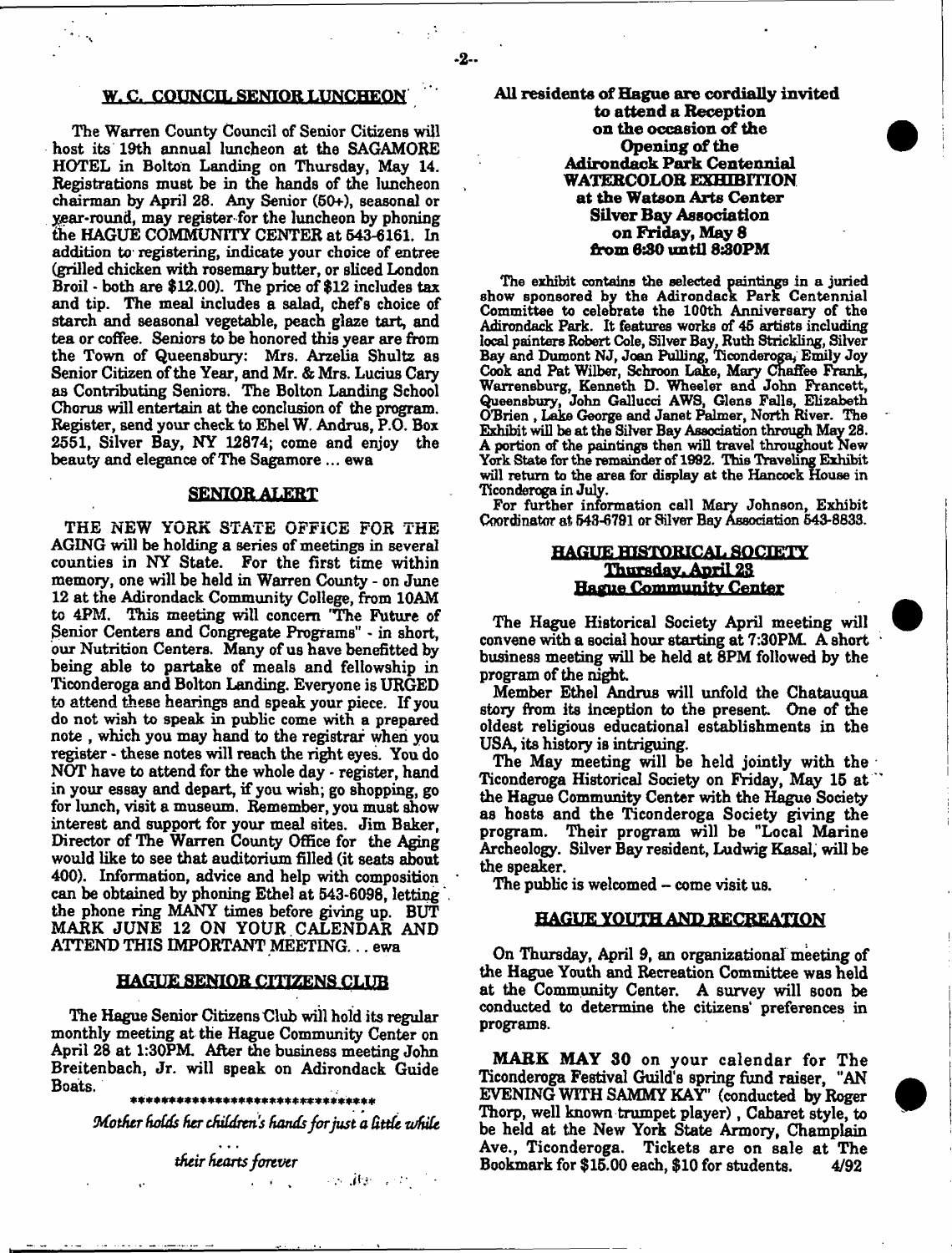#### ' ZONING BOARD Qf APPEALS

The ZBA meeting on March 24 was short. . A public rearing for Brennan (62-1-5) was scheduled for April 23 at 7PM. It is a minor sub-division to correct a lot line.

The new members of the board, John Evans and David Kesselbach , were introduced. Karen Laundree clarified her position in representing the town board at the ZBA and Planning Board meetings... ac

#### PLANNING BOARD MEETING 4/2/92

The Board members met at 7PM with the Town's insurance representative, Bob Boothby, to review the liability coverage of volunteer board members under the Town's liability insurance. Mr. Boothby said that volunteers appointed by the Town Board to serve the community are covered in the same manner as elected officials. The insurance coverage provides a maximum annual liability payout on behalf of the Town of \$500,000, plus legal fees. Coundlperson Karen Laundree contacted Mr. Boothby at this Board's request,

Land surveyor Harry Bly will .join board members for a second site visit to land owned by Winston Disbrow on Split Rock Rd. to show the proposed building sites and driveways. Four 25 Ac. lots. (1.1 Ac. is the minimum lot size in this zone) and one 136' Ac. lot is proposed.

Rosemarie Serdinsky explained the modifications that she has made in her plans for parking, decking and waste water disposal for her proposed ice cream and sandwich op in her former retail flower shop on Rt 8. A public

^ rearin g was scheduled for May 7 at 7PM.

APA has approved the 2-lot subdivision of the 2.8 Ac. Soliday property in Silver Bay.

Nelson-Waters presented his proposal for the placement of "three additional mobile homes on his 65 Ac. parcel

located east and west of Decker Hill Rd. and south of Rt. 8. One moobile home is located on the west portion, a second mobile home permit was approved on 8/1/91 for the portion of the lot east of Decker Hill Rd. The placement of two or more mobile home units on a parcel of land under single deeded ownership is defined as a Mobile Home Park and is subject to the regulations in Section 7.040, requires a Type II Site Plan Review, and falls into a Class B APA dassificatioon. Site visit scheduled.

ite visit scheduled and public hearing to be held on May 7.

Brennan/Weldon proposal to change lot line between properties so that existing septic system and driveway are part of property that they serve. The proposal will make the improvements on lot 65-1-5 conform with our zoning ordinance and will not increase the overall density or development. Public hearing scheduled for May 7.

Fitzgerald property on Overbrook Rd. Minor 2-lot subdivision in hamlet. Proposed lots exceed minimum lot size for zone; Site visit scheduled and public hearing on May 7.

Frasier minor 2-lot subdivision of 9150 Ac, north and ^B>uth sides of Rt. 8. Land on each side of Rt. 8 to be Separate parcels. Site visit scheduled and public hearing on May 7,

The Arcady Bay Commons survey map submitted for signing was a revised version of the map originally approved. Pending receipt of the reason for die modification and approval of same, signing was denied at this meeting

A site visit was scheduled for the proposed replacement of a guest house on the Geer property in Forest Bay. Public hearing scheduled for May 7.

The Board went into Executive session to discuss the appointment of a permanent chairman of the Planning Board, When the regular meeting resumed, the board unanimously recommended that the Town Board appoint Ron Pote as chairman. The meeting adjourned at 10:30PM....ac

#### TOWN BOARD MEETING 4/14/92

The item brought up several times at this meeting again centered on the reval and the assessor. Two petitions were presented to the board, one for the immediate dismissal of the assessor, the second for cancellation of the reval reason, unfair assessment. A special board meeting within 10 days was requested, but John Sdvestri, town attorney, said only the supervisor can request such a meeting. James Braisted, councilman, made a motion to meet with the attorney and discuss board options. The motion was seconded and passed unanimously.

The Board of Assessment Review item was brought up again and the involved member read an explanation she had received from the Real Property Tax Agency explaining her position in the matter.

A member of the audience stated that he felt only one side was being heard and he thought if everyone understood die assessing procedure they would realize the assessor was doing a difficult job well. He said he was speaking not only for himself but for people unable to attend who had spoken to him of the positive treatment they had received.

Speaking for the Chamber and the Fire Dept., Sal Santanieilo asked the board to release one-half of the budgeted amount the town contributes yearly to the Chamber. They are short on contributions and must print new brochures. Later in the meeting this was granted along with authorization to use the park for the third weekend in June for the annual steak roast during the BASS Tournament. They would also like to use the boat launch at no cost to participants for a second BASS Tournament on August 27-29. A spaghetti dinner is planned for the 28th. This was granted pending a schedule check.

In Communications and Petitions:

Letters of thanks from Carl Frasier family and the Winter Carnival Committee. Letter from B. & M. Schwarz re: assessment Letter from John Hobbs re: hospital. Letter from J. Howard asking permission to have a hot dog stand at the beach from June to Sept. No decision was made.

In reports of Special Committees:

1. Surveys will be going out to all families with children asking for input about activities they would like to see in the Youth Program.

2. Stormwater Management has requested a 6-month extension and the town must submit a timetable. Funding is possible.

Regular Committee Reports:

1. Jim Braisted said a rental on the old town hall is a possibility.

Cont. on page 4 - TOWN BOARD 4/92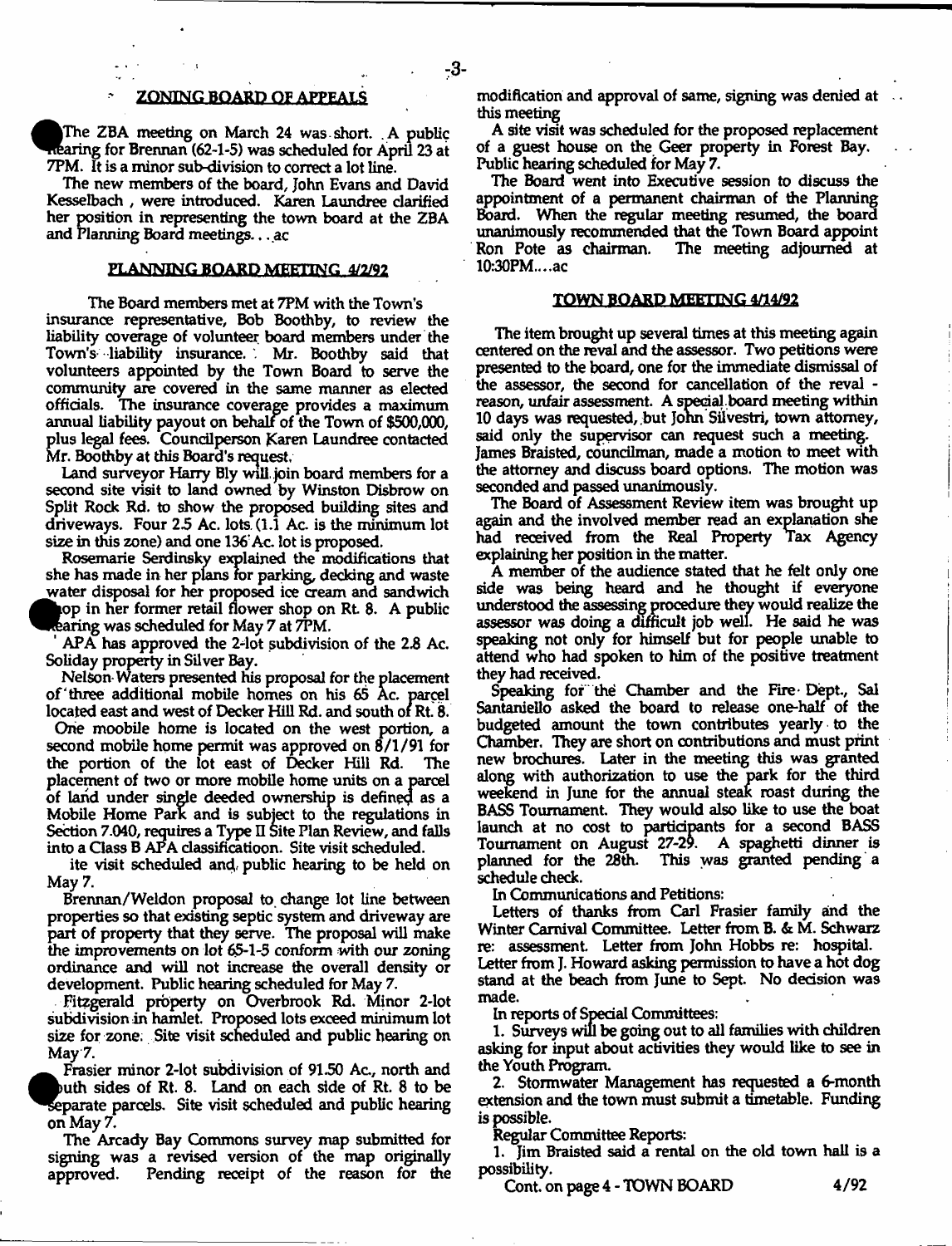TOWN BOARD (Cont from page 3)

2. State has met with D.' Duriklee, highway superintendent, to discuss drainage problems.

3. Letter from Rev. Lawrence'concerning the direction the School Tax Investigating Committee will take was read by Valerie Lawrence, member of the committee.

Four items for approval will be addressed on Landfill. As a result of the Reclamation Hague received a 6-month extension for closure.

Unfinished Business:

1. A HUD grant request was discussed for 1993 as none had been made for 1992.

2. J. Braisted, D. Frasier and Lu McGow will meet to discuss details for use of part of the spare room in the Center for the Fire Department

3. There was a hospital meeting, which included the supervisors from the seven towns where health centers<br>were the subject of discussion. The hospital was were the subject of discussion. discussed. The supervisor had asked one of the hospital board members to attend the meeting, but later decided that it would not be the proper time.

4. Appointments to Board of Assessment Review were made. They will be Craig LaCourse and Nelson Waters, with Ron Graser as an alternate. David Kisselbach and John Evans were appointed to the ZBA Nancy John Evans were appointed to the ZBA. Trombley, town clerk, was authorized to attend NYS Town Clerk's Assoc. April 26-29.

In New Business:

Construction on 9N bridge starts about May 15 and should be completed by September.

County reports by Dan Belden, Supervisor, included:

1. Restoration of CHIPS funding,

2. Another look at milfoil and

3. A committee of 15 (including a member from Hague) will work on county tourism.

#### SCHOOL BUDGET WORKSHOP

. A large audience greeted the Ti School Board as it met for a budget workshop at the Hague Community Center on March 27.

Dr. Brennan, Board president opened the meeting and then turned it *ovet* to Dr. Collins, school superintendent, who advised the guests of problems facing the school district; an IP law suit, a settlement with State regarding lands in Hague, Negotiations with staff, tax burden shifting to property owners because of State Aid cuts, and the repayment of \$476,000 taken out of State Aid to pay for teacher retirement in 1990.

The information concerning all aspects of the school<br>budget with details was well organized and details was well organized and understandably described in individual budget reports available at the meeting. (If you did not get them you may look through these at the Community Center). A recommendation was made to supply this data about one week ahead to Hague so that residents could peruse material and have relevant and specific questions at these workshops. The Board agreed and promised to do so in the future. Dr. Brennan's suggestion that an occasional school board meeting be held in Hague was met with an enthusiastic response.

Questions asked were many and varied, ranging from transportation to mandated programs. Suggestions

 $\sim 10$ 

were numerous and the board seemed to consider many worthy of note.  $\mathcal{L}^{\mathcal{L}}$  ,  $\mathcal{L}^{\mathcal{L}}$ 

Naturally, some of the most frequent questions concerned the difference in equalization rates between Ti and Hague and what can be done to make it more equitable. Some people seemed to have a difficult time understanding the fact that the school board has absolutely no control over equalization rates.

State mandates were discussed and Dr. Collins "guesstimates" that 78% of the programs are mandated.

We should be aware that state mandates leave the district very little control over many budget expenditures for normal and special education. Class size was discussed by Ralph Corbo, High School principal. He explained how the figures for each child are arrived at.

There are pluses we should apreciate. 1. By investing funds borrowed to pay contractors who were hired for the reconstruction project, the district received \$108,000. 2. The district is \$100,000 under budget The total \$208,000 will be used to reduce the budget deficit. 3. The cafeteria at the present time has no deficit

Dr. Collins noted that the district has 2-year plans for the instruction program and maintenance and care of facilities. He also advised the group that Hague can file a complaint on the equalization rate; the last complaint by Hague was made in 1982.

When asked what the current budget amount was,<br>r. Butler, business manager, said it was Mr. Butler, business manager, said it was approximately 8.3 million dollars of which about 4.7 million noods to bo raised by tax levy. If no cuts are made in this year's budget, the increase in spending will be 6.6% as opposed to last year's 11% increase which included the reconstruction project.



Gleaning food distribution will take place at the Community Center on April 21 from 1 - 3PM. Bring documentation.

#### CHURCH, WOMEN UNITED

meeting, May Fellowship Day, Friday, May 1, 1992 at 10:30AM in the Blessed Sacrament Church, Hague. This year's ecumenical service calls for a compassionate community. Guest speaker is Beverly Forster, director of Hospice program, Essex County. Luncheon will be a salad buffet at 12 Noon at Hague Community Center, \$4.00 per person.

For reservations call 543-6407; 585-6131; 585-7019; or 585-6908 by April 28... Ursula Montbriand, president.

#### TOWN CITIZENS COMMITTEE

asks you to "speak out". We are looking for your ideas on how we can improve the town of Hague. Please direct your suggestions to Lisa Olcott, Secretary, P.O. Box 551, Hague, NY 12836 or: Suggestion boxes will be placed at the Town Hall, Post Office, Silver Bay General Store and the Hague Market.

*After dd is said and done, more is said than daw. 4/92*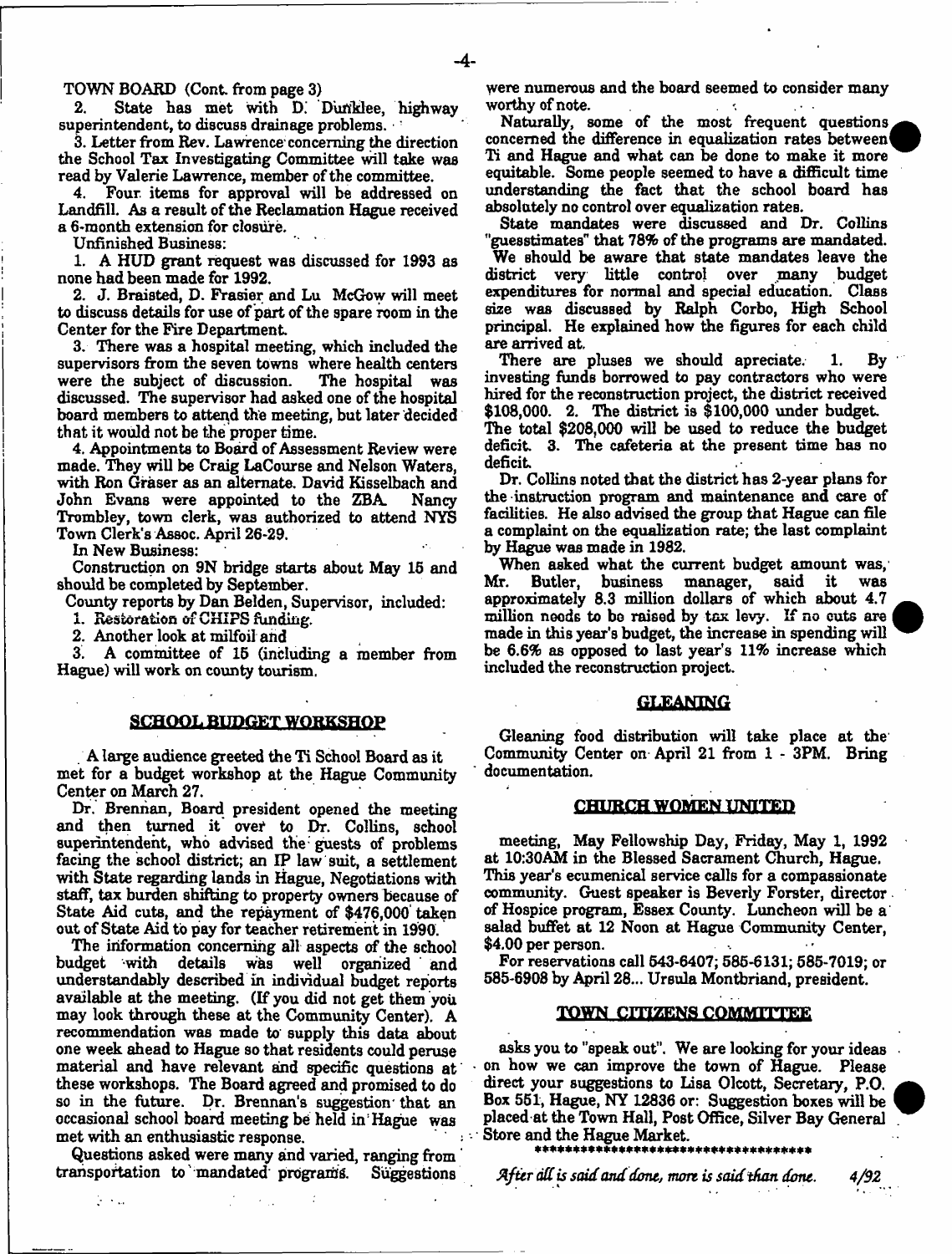#### **CUB SCOUT PACK NEWS**

#### Karen Costello

First order is to thank all who purchased "Spring" goods from the Scouts' fundraiser and also to those who donated to our cause. It was very successful and will help with the Scouts' spring and summer activities, such as camping. Den #2, Webelos, earned the most overall and Thor Gautreau was top salesman. Donnie Smith and Peter Hutchinson also worked extra hard to help the pack. Thanks to all Scouts and parents who participated!

Webelos Den #1 and #2 are fortunate to have local EMT Bill Montgomery helping them learn first aid and emergency procedures while earning the Readyman pin. In Den #1 the Handyman and Craftsman pins have been earned by Peter Hutchinson, Greg<br>Fitzgerald, Wyatt Wells and Donnie Smith. Good Fitzgerald, Wyatt Wells and Donnie Smith. work boys!

Den #2 Webelos are covering their hats (that's where the pins go)! Thor Gaautreau and Tavish Costello have earned Scientist, Craftsman and Communicator. Thor has added his second compass point and Tavish his first to their compass points emblem. Nate Lawrence and Dave Fitzgerald have also earned Scientist, Craftsman and Communicator. Jim Ward added Scientist and Communicator to his collection. Thor, Tavish and Dave, with their loyal leaders and friends, bore the gruesome elements of North Pond in February • to enjoy some skating and hot dogs (lots of 'em) over a ^ampfire. Got to be tough to be a Cub in Hague!

Den #4 has produced another Wolf Cub, John Costello. He also earned a gold and silver arrow point Costello. He also earned a gold and silver arrow point and Kris Stonitsch a gold and 4 silver. Good going, guys! They've been learning the use and safety of tools, how to help the living world, and made some neat kits to fly when the wind blows.<br>Den #3 has concluded their weekly Bear meetings.

Den #3 has concluded their weekly Bear meetings, but have some fun activities planned, including a cam pout and picnic.

On Saturday, May 2 from 10:00-11:45 the Cubs are holding Scout Show Off Day at the Community Center. Please come and enjoy the artistic talents, craftsmanship and imaginations of these fine young men. Their hard work as Scouts over these last three years of Pack 21's program deserves to be shared with their community. In the afternoon of May 2 we will hold our first Space Derby, a parent-son rocket race. Should be a fun day.

Thanks again for your bottle and ean contributions. Please participate in the magazine recycling program on May 5 and 6. If anyone really can't get their recyclables to the Community Center those days, please call a Scout leader at 543-6590, 543-6007 or 585-9859. We will find a Scout to help you. (Maybe there's one available for spring clean-up projects, too.)

## **ART SHOW**

The Ticonderoga Historical Society announces with pride the Second Annual High School Art Display. The Gallery in the Hancock House at Moses Circle, Ticonderoga, will showcase these juried multi-media

works by Southern Essex County students, including Hague students Carolyn Dykstra and Tieah Gautreau. Hours are 10AM to 4PM Wednesday through Saturday. The show will be in place until April 25. Try not to miss it!

## WEATHER NOTES Mary Lou Doulin

February was mild with most temperatures in the day between 20 and 40 degrees. We had rain and fog in the third week and only some snow on the 15th. For this season we received only 4.2 inches of snow, which is a foot below average. (Channel Burlington Weather)

The first robins were cited on February 26. It was reported that some robins wintered in Hague.

March made the cold weather feel as though winter was beginning to last too long. It came in like a lion with many a 20 and 30 degree damp days followed with considerable wind. By March 29 the sun appeared with a nice breeze and the thermometer rose to 50<sup>o</sup>. March 30 was an excellent example of the proverbial lamb's exit. The day was sunny and clear,. 60\*, a beautiful early spring day.

April shows classic signs of spring with lots of vacillation as we have had some cold damp days and some beautiful, tantallizingly warm afternoons. It can be joyfully stated that many songbirds have returned from the south. As of this writing (April 10) the lake is still frozen but the ice is becoming dark and honeycombed and looks slushy. I expect the ice will be leaving shortly.

Ed: Then winter came again on April 11 bringing snow, ice, sleet, rain, thunder, lightning - you name it, we had it, but lo and behold on the 12th (Palm Sunday), it was sunny and spring-like again during the day, but snowed again at night. A lot of ice damage on the 14th.

## LETTER TO THE EDITOR

I am seeking a seat on the Ticonderoga School District Board of Education because of my qualifications and my interest in helping to resolve the issues facing our school district I would bring to the Board of Education the expertise accumulated in 35 years as a classroom teacher and administrator. Because I have worked as an administrator for the past 12 years in our school district, I am familiar with its programs and its operations. This knowledge would bring another dimension to the deliberations in which the Board will be involved.

As your Board member I will represent you well. I will work for openness, for accountability and for the balance which must be achieved between providing a quality education and the ability of the community to pay for that program.

Public education is in a crisis. It is facing increasing demands from the many segments of our society. Schools have been placed in the position of having to assume greater responsibility for the total development of the child while at the same time facing an erosion in financial support. In these difficult times strong leadership must be provided. I can help provide that leadership... Rudolph Meola, Hague  $4/92$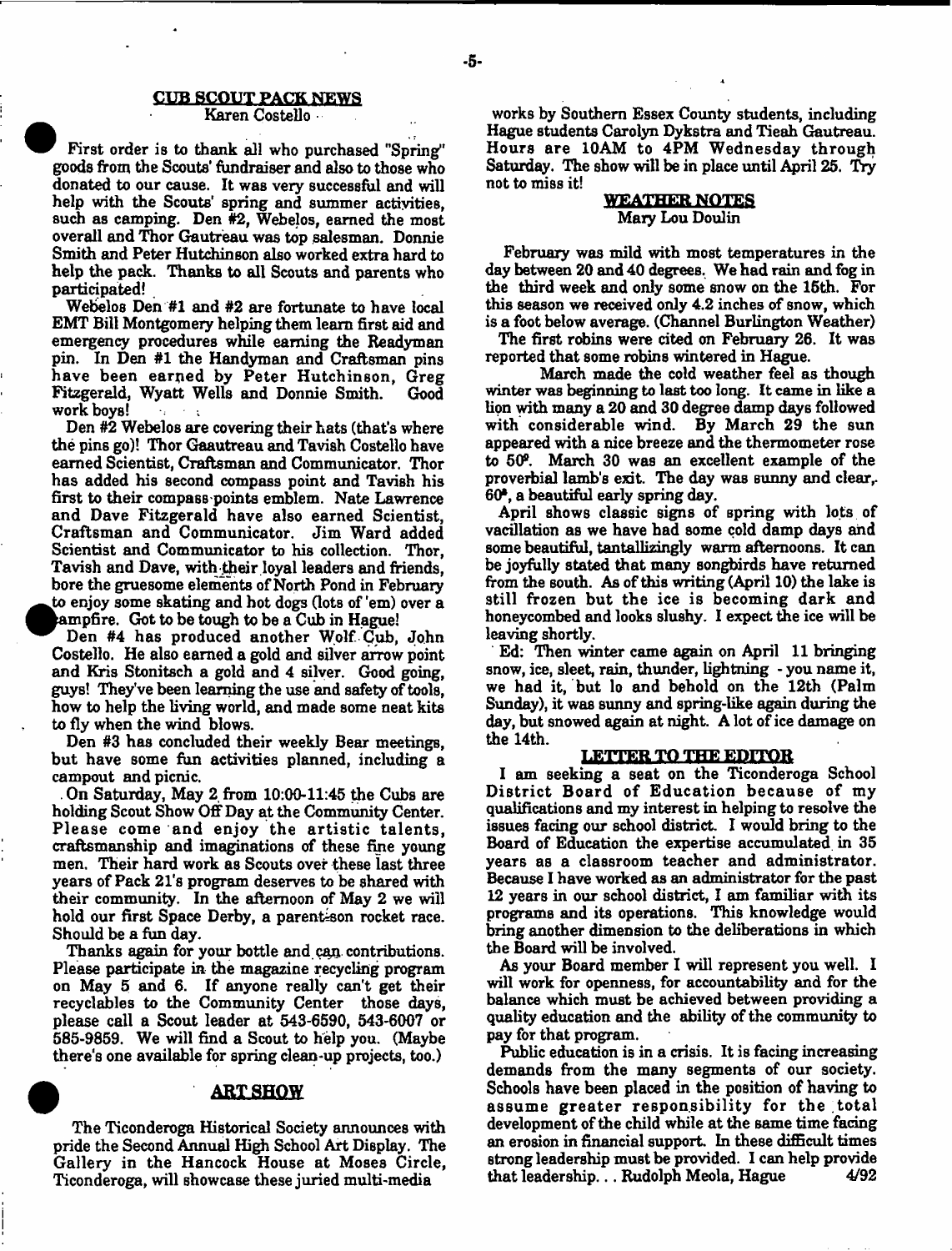#### THANK YOU DOCTORS

#### Marni May, 1st place, grades 7--8

This paper is more than just an essay. It is a letter of thanks to the doctors, nurses and staff of Moses-Ludington Hospital.

When I was a little over a year old, 1 was involved in a terrible accident. My family and 1 were invited to a dinner party at a friend's house. I was just learning to walk. I bumped into a stand and knocked over a pail which was full of boiling hot water. The water splashed over my legs burning me severely. My parents packed me in snow and rushed me to Moses-Ludington Hosptial. When we arrived nurses took control immediately. They knew exactly what to do. They brought me into the emergency room where they prepared me for the doctor. The doctor and nurses worked, together as a team to treat my bums.

Thanks to their knowledge and experience I was up walking within a week and I only have a few light scars.

These people deserve more than losing their jobs. For their hard work, support and cooperation, they at least deserve our support.

I am' just one of the thousands of people Moses-Ludington Hospital cares for each year. If all of our communities pull together to support our hospital we won't have to risk losing it or losing a person's life.

One important form of support is to pay your outstanding bills. If you are not able to pay it all at once, at least pay as much as you can each month until it is paid off. This allows the hospital to pay its own bills.

I encourage everyone to help the hospital so that it can help others.

## THE NURSES ARE VERY KIND

#### . Lindsay Frasier, 1st place, grades 4—6

I haven"t really even been to the hospital, but some people in my family have.

My grandfather was taken there when he had a heart attack. I wasn't old enough to remember, but my parents told me that the nurses were very kind.

My great-grandmother was taken there when she had a blood clot. The doctors and nurses were so nice. Then she went to a nursing home. They were nice there too. Then she was taken back up to the hospital because she had pneumonia. She wasn't there very long, but the docors and nurses were great.

Just a little while ago my grandmother was taken there because she was unconscious. Then they took her to the Glens Falls Hospital for a CAT scan. I don't think they should close down the hospital. Thanks again, nurses and doctors.

#### KEEP THE HOSPITAL OPEN Tracy Schlogl, 2nd place, grades 7-8

I think that the hospital should remain open for emergencies for many reasons.

One is that the nearest hospital is in Middlebury, Vermont, which is about 40 minutes away, the only way to get there is to over the. bridge or to go across Lake Champlain.

A few more reasons are if someone has a life threatening situation, it is a race against time. Fort minutes is way too much time for someone who has something such as a heart attack.

It's also a lot of effort to try and get a hysterical person, if they are hysterical because of their condition to a hospital that is 40 minutes or more away. .

Although I wasn't admitted to this hospital when I was diagnosed with having diabetes, I desperately needed medical attention immediately, because my blood glucose level was 1023.

My younger sister had lots of accidents and other emergency room was open and treated her. If Moses-Ludington was not there, we might otherwise have had to drive to another location. The hospital, thogh,wasin a very convenient location.

It was also there when I recently sprained my wrist, and the employees paid a special dose attention to me, since I have diabetes and cannot heal properly.

Besides, what if I should suddenly happen to go into insulin shock and coma? I'm afraid that if the hospital isn't there to treat me, I might not live to see another tomorrow. I'm terrified.

So as you can see, there are several highly important reasons to keep the Moses-Ludington Hospital remain open

#### LOVE YOUR HOSPITAL ESSAY

Lauren Mack, second place, grades 4-6

I'm glad that our town has a hospital and I am sure many people from neighboring towns are too. Our hospital is very advanced compared to the size of our town, having surgical, laboratory and radiology services.

I have never needed to use the hospital, but it's reassuring to have one available.

Some people have not been as lucky as I am. They have needed medical care for such emergencies as cuts, car accidents and broken bones. If the hospital had not been there they would have had to drive 45 minutes to an hour just to get to the nearest hospital. That is a very long ride for someone suffering from a heart attack or stroke or if they had been badly burned or wounded.

The hospital's doctors, nurses and staff have certainly done their job at the hospital. Now, let's do our job and Support and help save Moses-Ludington Hospital.

#### WILDERNESS EXPORATON TRIP

The Cornell Cooperative Extension of Warren County is conducting a four day; 4-H Wilderness Exploration Trip on July 13-16. This trip is open to ANY Warren County youth, 14-18 years of age. The group will be canoeing from Long Lake to the Raquette River Canoe Access Site near Tupper Lake. The cost of the trip is \$20.00 per participant. For further info. contact Cornell Coop. Ext. Office, Schroon River Road, HCR02, Box 23B, Warrensburg, NY 122885 (Phone: 623-3291 or 668-4881)

## **'HAPPY EASTER**

4/92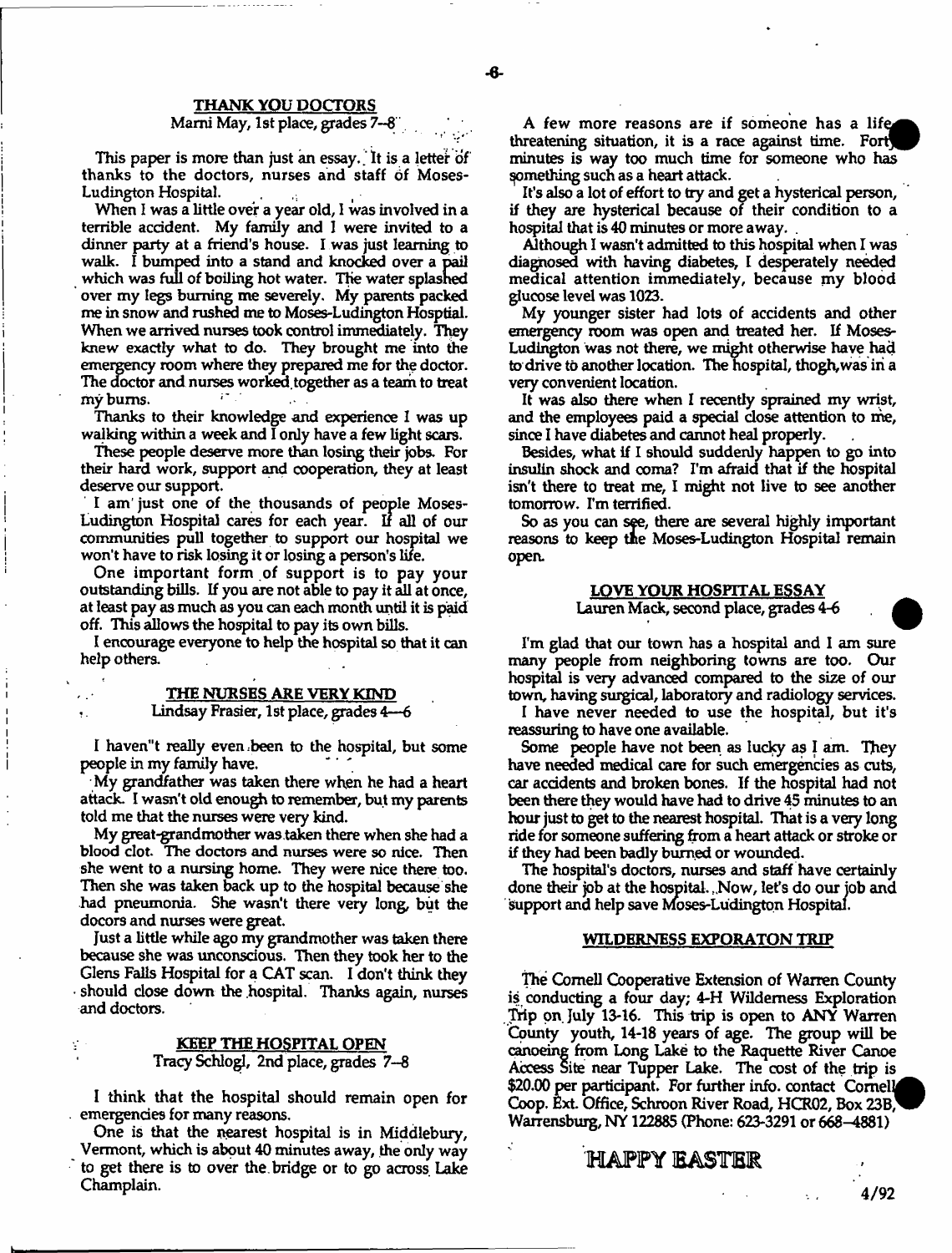#### NATURE NEWS

#### Laura Meade

From mid-April through mid-May 'tis the season for bird migration! Flocks of Canada geese, robins, starlings and brown-headed cowbirds are common, but rarely seen are 25 species of warblers which fly north along the Hudson River - Lake George - Lake Champlain migration routes to nest in northern New York or Canada. Several species of these warblers will combine into large flocks and will fly north on warm, calm, spring nights. They stop to feed and rest early in the morning and through the day, then continue along flyways over a period of nights until they reach their destinations.

Banding of birds at the Crown Point Historic Site by Mike Peterson of the High Peaks Audubon Society has revealed that uncommon warblers, such as the Nashville warbler, the golden-winged warbler, the Tennesee warbler, the Canada warbler and the orange-crowned warbler really do pass through this area on their way to nesting sites north of here. Warblers that are known to nest in the Town of Hague are: yellow warbler, nest in the Town of Hague are: chestnut-sided warbler, black-throated blue warbler, yellow-rumped warbler, black-throated green warbler, black and white warbler, American redstart, ovenbird, northern waterthrush, Louisiana waterthrush, and common yellowthroat.

Warblers are colorful small birds and fine "singers" as their name implies. Spring is a good time to refer to Roger Tory Peterson's "Held Guide to Birds" for positive identification when seeing or hearing an unusual bird. Anyone who would like a.chart of the 30 warblers of New York State may contact me.

From May 8 - May 18 "birders" are welcome at the banding site on the'grounds of the Crown Point Historic Site. Please ask Greg Furness, site manager for directions to the mist nets and information area, where birds are , caught, banded and released unharmed from 4AM - 9PM. For several years Mrs. McDonald's kindergarten classes and Hague senior citizens have enjoyed seeing wild birds at this site. Mr. Peterson often allows a visitor to hold a warbler, a goldfinch or a scarlet tanager for a few minutes prior to its release. This is a special opportunity to become more familiar with birds of this area.

#### MOHICAN CHAPTER OF THE HOME BUREAU

The membership has had a very enjoyable year under the guidance of our chairman, Trudy Karmazin and her officers.

At present we have 36 members from the area of Crown Point, Ticonderoga, Silver Bay, Sabbath Day Point and Hague. All area women are welcome to join us. We meet every 1st and 3rd Tuesday at the Hague Community Center.

Our Sunshine Committee sends cards and memorials. This year we hosted many of the County meetings and craft previews. Every second meeting we hold a raffle of ksome nice gift donated by a member. We have an annual ^Christmas party arid '' Spring Luncheon for the membership. Every meeting craft projects of interest are taught.

Our community projects are: making lap robes and slippers and collecting personal items for the Veterans in

 $-7-$ 

the Albany V.A, This year we donated small stuffed animals for the area EMA's for their young patients, collected register tapes for computers for the area schools; visited the area nursing homes through the year with small homemade gifts; donated toward MLH and are in the process of purchasing a Bunn coffee maker for use by the various users of the Community Center.

Our fund raisers for the year are raffles of Raggedy Ann and Andy dolls and a Victorian Doll House on display in the lobby of the Community Center. The raffle will be drawn at our table at the Hague Craft Fair on August 1.

Anyone interested in -joining, please call 543-8838, Trudy or 543-6770, Betty.

#### EASTER SUNRISE SERVICE

There will be a Community Easter sunrise service in the Town Park at 6:30AM. This will be followed by the annual pancake breakfast at the Hague Baptist Church annex. ALL ARE WELCOME.

## CAUTION: BURN BARRELS CAN BE HAZARDOUS TO. YQUK HEALTH

According to Cornell University's Waste Management Institute, careless use of bum barrels can present health risks to you and your neighbors. And whatever you think of the bum plant in Hudson Falls, don't make the mistake of thinking there is no difference between burning your garbage at home or letting someone else bum it at the Adirondack Resource Recovery Facility.

First, remember that a bum barrel permit allows the burning of *non-reeychble paper only* - *no other trash*, Second, though it's cheaper (in \$) to do it at home, there are potential health costs of breathing in toxic fumes from the incomplete combustion of plastics and heavy metals from brightly colored packaging and batteries.

The bum plant bums at a very high temperature - *your bum barret* doesn't. The bum plant has emission controls *your bum barrel doesn*'t.

If you want to save money, you're better off recycling more, avoiding unrecyclable plastics when possible, and figuring out ways to reduce the amount of waste you have to deal with in the first place.

#### TICONDEROGA BOOSTER CLUB VARIETY SHOW

The second annual Ticonderoga Booster Club Variety show will take place on Saturday, May 2 in the high school auditorium. Tnis production, which showcases school and community talent was enthusiastically received by those who attended last year's performance. The purpose of the event is to raise money for the school music program and other deserving high school activities.

This show promises to be one of the community highlights of the spring season.

\*\*\*\*\*\*\*\*\*\*\*\*\*\*\*\*\*\*\*\*\*\*\*\*\*\*\*\*

**Contract**  $\mathbf{1}_{\mathbf{m}}$  ,  $\mathbf{1}_{\mathbf{r}}$ 

# REMEMBER MOTHER MAY. 10 and every other day!

 $\cdot$  4/92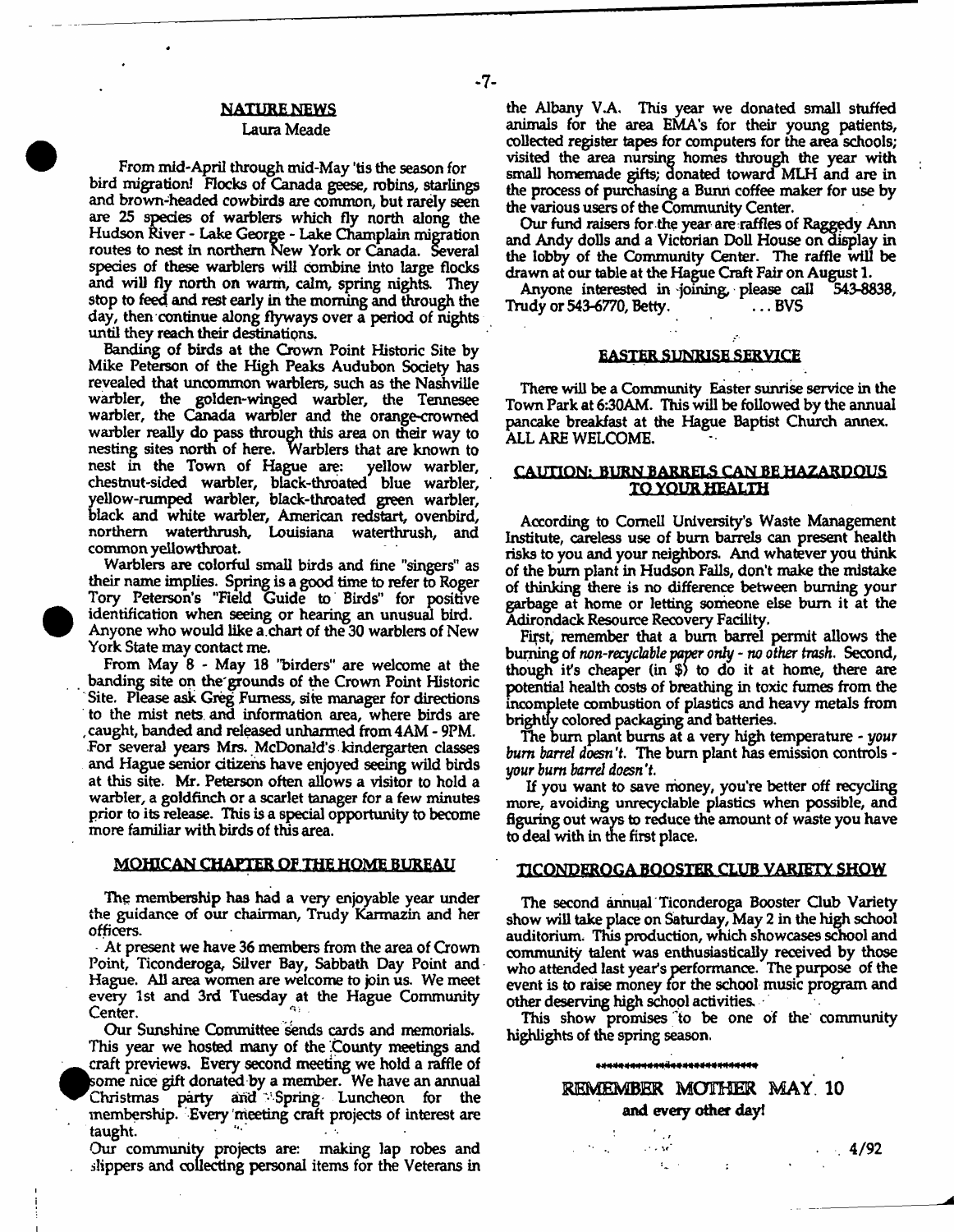## SPAGHETTI DINNER

Be sure to mark Sunday, May 24 on your calendar. (Memorial Day Weekend). The Fire Department will hold a spaghetti dinner at the Hague Community Center. Detail month.

# AMERICAN LEGION

There will be an installation of officers at the May 6 meeting of the Hague American Legion at 730PM at the Legion Hall. Past State Commander H. G. Burleigh will install Edward Shattuck as. Commander, Frank Koenig, 1st Vice Commander and Gordon Marek, 2d Vice Commander.

## SUDDENLY IT'S SPRING!

Once again the Carillon Garden Club women of Hague will break out their trowels, etc. and gather in the Hague ... Park to do the annual planting of flowers - and also at / several .other spots around town. This is in keeping with our constant efforts to beautify the communities in which we live. In the past this has included the landscaping and: maintenance of the Black Watch Library plantings; the landscaping of "the Moses-Ludington Hospital and Nursing Home plantings; the beautiful shade trees along the main street of Ticonderoga, and last but not least, our current project of the Hague Community Center landscaping. This year the Carillon Garden Club has voted an additional \$1,000 to help fund the completion of the project; and in 1991 die dub contributed over \$2,000.00 to the beautification of our town.

So ladies - gather together your gardening equipment, and meet me at the park in Hague at 10AM on May 22nd if it is a really bad day I will reschedule - but otherwise IH  $\sim$  see you then.

Fran Clifton, Planting Committee Chairman '

#### MOSES-LUDINGTON HOSPITAL - 84 YEARS OLD WILL IT CELEBRATE ITS 85TH?

The history of Moses-Ludington Hospital in Ticonderoga is one of which the whole area can be particularly proud.

Founded in 1908 by Philanthropist Horace Augustus Moses,  $\sim$ . the hospital has been in continual use since that time.

Dr. J. P. Cummins, a local physician, convinced Mr. Moses of the necessity for health care in the Ticonderoga area, who in turn presented to the community its first hospital, costing about \$25,000. Designed as a 12-bed hospital, it was believed by many that it would never be filled and its usefulness here was very questionable. They were proved wrong and the institution was a success from the start. It established a favorable reputation and ' was of great service to humanity in this and the surrounding communities.

The first site was the Lucius Lewis farm on Wicker St. At that time the hospital was named the Shattuck Memorial Hospital, since Mary Moses Shattuck had provided a large contribution for it in her will. Mr. Moses made a large contribution from his own estate and appealed to the citizens of the community.- In 1909 the 12-bed hospital was renamed the Moses Hospital.

In 1917 the need for a larger hospital was evident. The present capacity was gradually enlarged by utilizing every possible

- 7

space, including the porches and corridors, until it reached a maximum capacity of 25 beds. Due to the summer tourists it was operating at over twice its capacity. In 1918 a new building fimd was started. Various adjacent properties were purchased gradually added to the grounds until 16 1/2 acres were acqui by 1921 In September 1920 Mr. Moses proposed to the Board of Directors that he would duplicate all cash subscriptions to the building fund up to \$50,000. Within one year \$80,207 was secured. The \$20,000 needed to complete the fund was generously contributed by the Ticonderoga Pulp and Paper Co.

A friend of Mr. Moses, Mrs. David Ludington, from Mass. arranged to have her stock in the Strathmore Paper Co. donated to the hospital building as an endowment fund. This fund was set up to maintain the beautiful park surrounding the hospital and to pay for all the outside work as well as taking care of the depreciation on the building. It was not available for ordinary operating expenses. At this time the hospital was named Moses-Ludington.

It was the original intention of the Board to build an extension to the Moses hospital, but on the recommendation of the architect the Board unanimously decided to adopt the scheme of building a'separate fire-proof, modem hospital of 50-bed capacity, so designed and constructed that an additional wing of the same size could be added later. This was built in 1922.

By 1946 the hospital had again outgrown itself and the wing which had been planned was constructed and other improvements made. A separate boiler house and laundry facility were constructed at this time. The nurses' Quarters were refurbished and brick facing put on the building in keeping with the hospital building. This was done with funds previously made available by Mr. Moses before his death. At his request it was called the "Emily J. Moses Memorial Building" in memory of his mother. It is also known today as The Pavilion and now houses doctors' offices, the Substance Abuse Program and St. Joseph's program for alcoholism.

The charges for services have never equalled the opera costs. In 1928 the actual operating cash deficit of. the hospital (without maintenance and allowance for depreciation) was averaging \$8,400 per year for the three years in the new building. On the Statement of Income and Expenditures for year ending 12/31/27 the income was \$39,104.52 and expenditures \$47,807.35. During the same year the daily average number of patients was 23.66 with a total number of days treatment of 8,634. 128 major and 332 minor operations were performed. Also, at that time there were nine physicians and surgeons on staff and 24 on the consulting staff.

The patient rates at that time were considerably lower. Single rooms were \$550 to \$7.00 per day; semi-private rooms \$3.00 to \$450; ward service \$225 and compensation cases \$3.00. Operating room charges were \$5.00 to \$10.00; delivery room \$5.00; lab fees \$1.00 to \$5.00; plaster casts or special "dressings,  $$3.00$$ - $$10.00$  and board for a special nurse,  $$1.25$ .

In 1974 a 40-bed nursing home was built adjacent to the hospital at a cost of \$12 million with funding arranged through the Housing Finance Agency of the State of NY.

In 1981 a new 45-bed hospital was built on property adjacent to the hospital. Various mandates by the state could not be met and a new building seemed to be the only way a hospital could continue in Ticonderoga. The new hospital is modem in every way. There are presently 160 employees adding up to a weekly payroll of \$70,000. There are five general practitioners and two surgeons on staff plus a pediatrician and radiologist There are also 12 consulting doctors.

The future of Moses-Ludington is uncertain. The questions involved are complex. It will be up to the citizens in the seven towns that use the hospital to decide the big question - DC NEED THE MOSES-LUDINGTON HOSPITAL AND ARE WILLING TO SUPPORT IT? With the 84-year history of this venerable institution, should we let it die? Or should we give it a booster shot and try for 84 more years? ... djh

4/92

-8-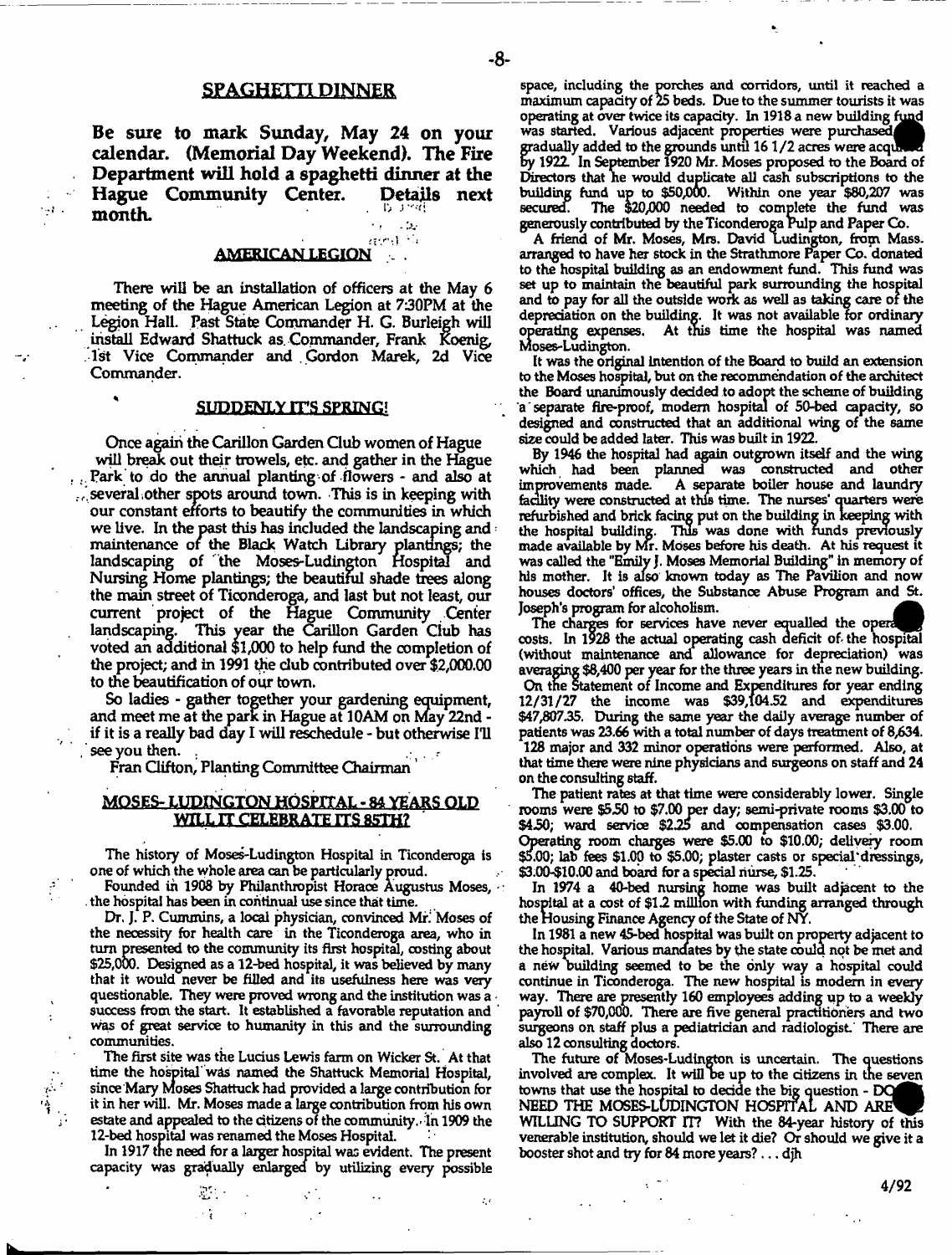#### SOUNDINGS

BORN - A son, Kevin William, to Richard and Joann Fortier, Crown Point, NY on March 30. Proud grandparents are Lu and Norma Megow, Cape Cod Village, Hague, and Olawia Fortier, Crown Point.

DIED - Porter McKeever, Pelham, NY and Pine Cove Rd, Hague, on March 3, 1992 at Sloan Kettering Hospital in NYC. Mr. McKeever was director of information for the U. S. Mission to the United Nations. He wrote a biography of Adlai Stevenson entitled Stevenson. His Life and Legacy, and was the first president of the United Nations Assoodation of the U.S. He is survived by his wife, Susan (Lobenstine), a daughter, two sons, a foster son and eight grandchildren. .

DIED - Joseph B. Morse, 92, Hamden, CT. on March 14. He is survived by a son and two daughters, 9 grandchildren and 1 great grandchild. His daughter, Mrs. Richard E. (Penny) Bolton is a resident of Hague.

DIED - Kenneth H. Buck, Silver Bay, formerly of Garden City, on March 25,1992. He is survived by his wife, Anna, a son, two daughters, seven grandchildren and his mother, Lillian.

DIED - Frederick G. Butler, 74, a Hague resident for most of his life, at Moses-Ludington Nursing Home on April 7, 1992. Survivors include a number of nieces and nephews. $\ldots$ .

Happy belated 80th birthday to Russell Babcock, Silver Bay and Palm Harbor, FL on April 14, and congratulations to his granddaughter, Erin Dunn, Pittsfield, MA, who had the title roll in Cinderella at her school. Erin is the daughter of Carolyn and David Dunn.

LIZ MONROE, daughter of Joyce Monroe, Hague, is attending the New School of Contemporary Radio in Albany.

COLONEL THOMAS F. REATH, UMSC, son of Mr. & Mrs. Thomas P. Reath, Cape Cod Village, Hague, was awarded the Legion of Merit by President Bush for exceptionally meritorious conduct in the performance of outstanding services from 26 August 1990 to 12 March 1991. "An extremely competent and resourceful leader, Colonel Reath was directly responsible for the development, implementation, and supervision of the 1st Marine Division Air Support plans for Operations DESERT SHIELD and DESERT STORM. . . . By his stellar leadership, total effectiveness, and inspiring devotion to duty, Colonel Reath reflected great credit upon himself and upheld the highest traditions of the Marine Corps and the United States Naval Service."

> SPECIAL TOWN BOARD MEETING APRIL 27,7PM.

Ϋ́,

#### FOURTH MARKING PERIOD HONOR ROLL

The following students from Hague are listed on the Fourth Marking Period Honor Roll at Ticonderoga High School.

FIRST HONORS: Treva Braisted, Elizabeth Brunet, Richard Cobb, Carolyn Dykstra, Nathan LaCourse, Jessica Mars, Vickie Waters.

SECOND HONORS: Tieah Gautreau, Alison LaCourse.

#### CONGRATULATIONS!!

-9-

LIZ DeFRANCO, daughter of Mr. & Mrs. David DeFranco, Hague, competed at the NY State Intersectional Gymnastics Championships March 6-7 at WilliamsviUe East High School. Liz competed on the uneven parallel bars, coming in 16th place with an 8.00 earning Section Seven's best finish in that event.

Liz, a junior, was team co-captain this past season. She is an all-around performer who has competed at the varsity level for five years. She has been a Section Seven representative at the state meet the past four years.

CAROLYN DYKSTRA, daughter of Mr & Mrs Richard Dykstra, Hague, had her art work selected to appear in the NYS Art Teachers Association Legislative Student Art Exhibition, held firom March 23 - 27 in the Legislative Office Building Lobby, Albany, NY.

SEAN AMANN, grandson of Mr. & Mrs. Erv DeGraff will be graduating among the top seniors in his class at R.P.I. on May 15. After graduation he will be associated with Anderson Consulting, a world-wide consulting firm, in its Seattle office.

MARK MARTUCCI, son of Mr. & Mrs. Robert Martucci, Silver Bay, has been appointed to Warren County Tourism and Industrial Promotion Advisory Committee by the Warren County Board of Supervisors. He is a member of the Board of Directors of Lake George/Warren County Convention Bureau and 2nd Vice president of Warren County Council of Chambers of Commerce.

In the LOVE YOUR HOSPITAL essay contest held recently, JESSICA FRASIER won first place and LAUREN MACK, second place among the Hague 4th - 6th graders. MARNI MAY was first and TRACY SCHLOGL second place among the Hague'7-9 graders. Their essays appear elsewhere in this paper. They were awarded prizes at a reception at Moses -Ludington Hospital Cafeteria, to which all prize winners, their teachers, principals and parents were invited. CONGRATULATIONS!

#### ITS ALMOST THAT TIME AGAIN

If you are thinking about coming to God's country and "home" soon, please let me know so that I can change your address. Some of you have done this already, and I appreciate it. We are looking forward to having you back soon but please bring spring with you!